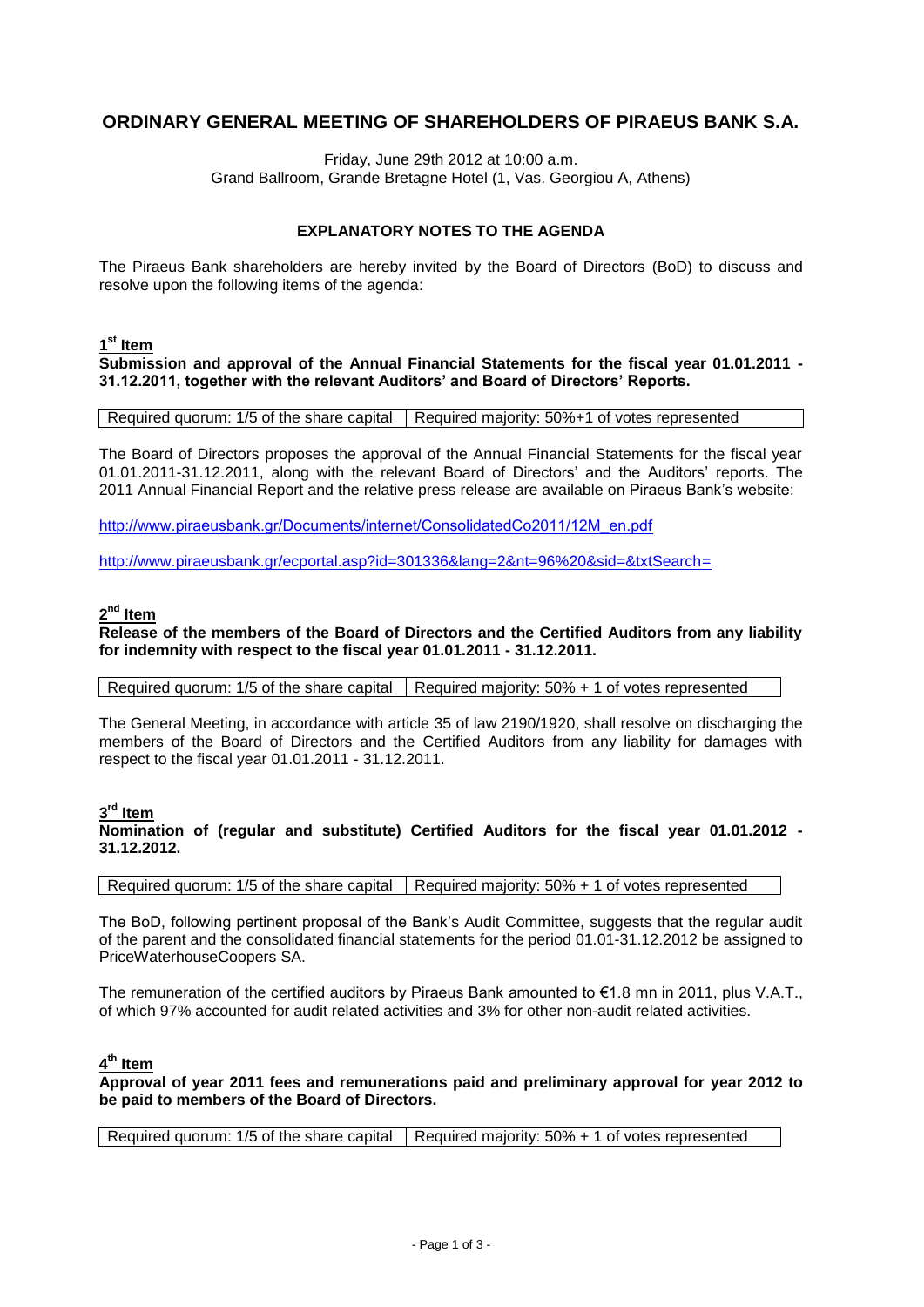The BoD proposes the approval of fees and remunerations paid to members of the BoD with respect to the fiscal year 2011. Following the relevant proposal of the Remuneration Committee, which consists of non-executive members of the Board, the total net fees and remunerations for the executive members of the Board amount to €980,000. Total remunerations for the non-executive BoD members amount to €408,000.

It is noted that no bonus was paid to members of BoD during the fiscal year 2011.

Furthermore, the BoD suggests the preliminary approval of remunerations to be paid to the members of the BoD for the fiscal year 2012. Following the relevant proposal of the Remuneration Committee, the suggested fixed remuneration for all the members of the Board of Directors is to be lower compared to 2011.

# **5 th Item**

**Delegation of authority to Directors and executive officers of the Bank to participate in the management of affiliated (pursuant to article 42e, par. 5, law 2190/1920) companies of the Bank, in accordance with article 23, law 2190/1920.**

Required quorum: 1/5 of the share capital  $\vert$  Required majority: 50% + 1 of votes represented

The Board of Directors requires permission for its members of the Board of Directors and the Bank's executive officers to participate in the management of affiliated companies of the Bank, for the purpose of coordinating all activities at Group level. Granting such permission is common practice in groups of companies.

### **6 th Item**

#### **Election of new Board of Directors due to expiration of its term and appointment of independent non executive members.**

|  | Required quorum: 1/5 of the share capital | Required majority: 50% + 1 of votes represented |
|--|-------------------------------------------|-------------------------------------------------|
|--|-------------------------------------------|-------------------------------------------------|

The members of the Board of Directors are elected by the General Meeting of Shareholders, which also appoints the independent members among them.

Up to now the Board of Directors is not aware of any intention or wish of any of the existing BoD members to resign, thus it is expected that the exiting BoD will be candidate for re-election.

### **7 th Item**

#### **Revocation of the resolution of the Ordinary General Shareholder's Meeting dated 20.05.2011 regarding a reverse split and additional modification of the Articles of Association.**

The Board of Directors, taking into account the prevailing economic and stock market conditions, suggests the revocation of the 20.05.2011 resolution of the Ordinary General Shareholders' Meeting regarding the reverse split of the Bank's common shares and thus the restoration of the nominal value of each common share from €1.20 to €0.30 with increase of the number of common shares of the Bank to 1,143,326,564. Articles 5 and 27 of the Bank's Articles of Association shall be amended accordingly. More specifically, the Board of Directors proposes the amendment of article 5 par. 3 and the addition of new paragraph 34 in article 27 of the Bank's Articles of Association, which shall read as follows: